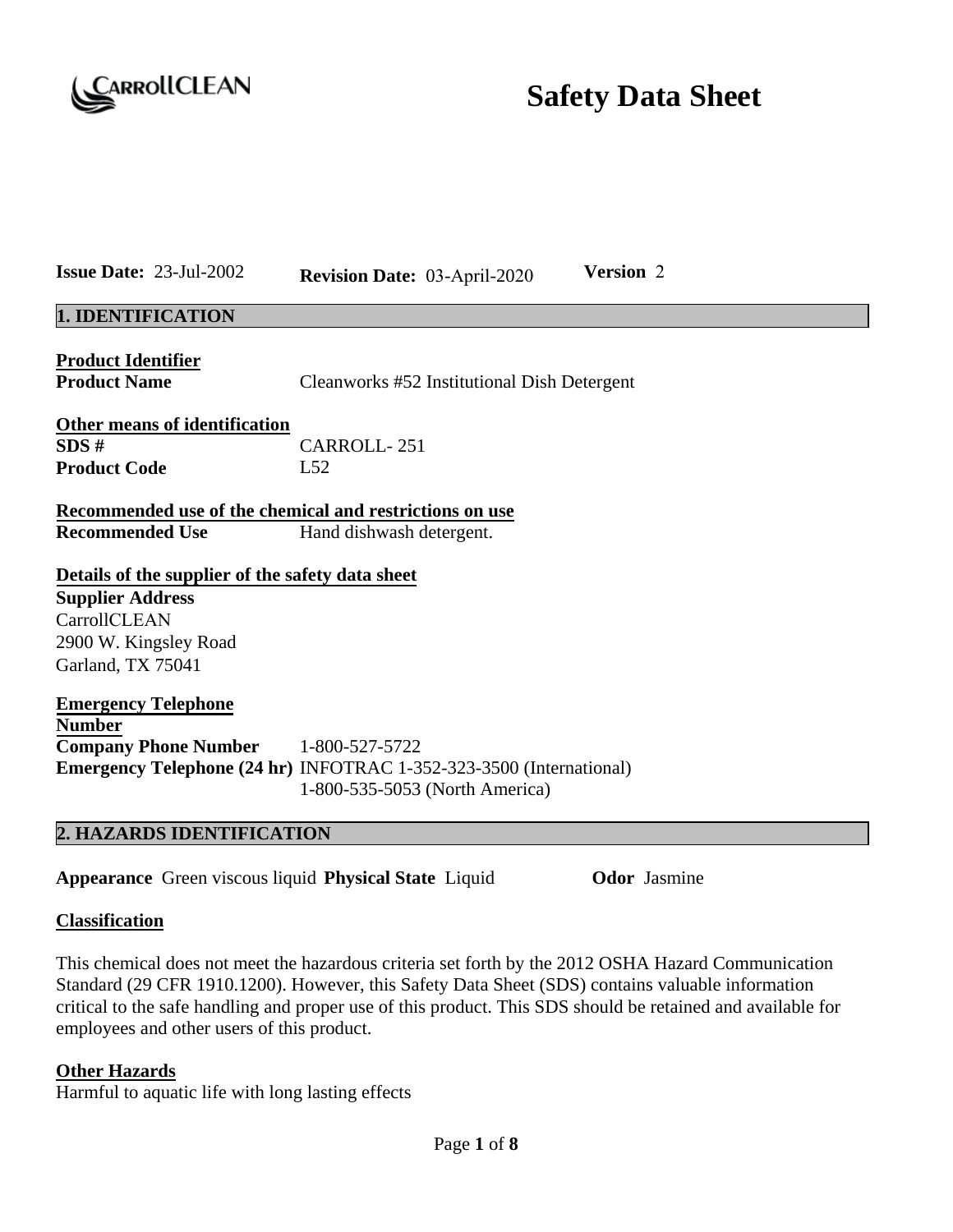# **3. COMPOSITION/INFORMATION ON INGREDIENTS**

| <b>Chemical Name</b> | $\curvearrowright$<br>U | Weight-% |
|----------------------|-------------------------|----------|
| Trade<br>Secret      | oprietarv               | ∼        |

\*\*If Chemical Name/CAS No is "proprietary" and/or Weight-% is listed as a range, the specific chemical identity and/or percentage of composition has been withheld as a trade secret.\*\*

#### **4. FIRST-AID MEASURES**

#### **First Aid Measures**

| <b>Eye Contact</b>  | Rinse immediately with plenty of water, also under the eyelids, for at least<br>15 minutes. If eye irritation persists: Get medical advice/attention. |
|---------------------|-------------------------------------------------------------------------------------------------------------------------------------------------------|
| <b>Skin Contact</b> | Take off contaminated clothing. Wash with plenty of water. If irritation<br>persists, seek medical attention.                                         |
| <b>Inhalation</b>   | None under normal use conditions.                                                                                                                     |
| <b>Ingestion</b>    | Give large quantities of water. Do not induce vomiting. Get medical<br>attention.                                                                     |

#### **Most important symptoms and effects**

**Symptoms** Prolonged or repeated skin contact may cause irritation. Eye contact may be slightly irritating.

## **Indication of any immediate medical attention and special treatment needed**

**Notes to Physician** Treat symptomatically.

## **5. FIRE-FIGHTING MEASURES**

#### **Suitable Extinguishing Media**

Use extinguishing measures that are appropriate to local circumstances and the surrounding environment.

## **Unsuitable Extinguishing**  Not determined. **Media**

**Specific Hazards Arising from the Chemical**  None known.

## **Protective equipment and precautions for firefighters**

As in any fire, wear self-contained breathing apparatus pressure-demand, MSHA/NIOSH (approved or equivalent) and full protective gear.

## **6. ACCIDENTAL RELEASE MEASURES**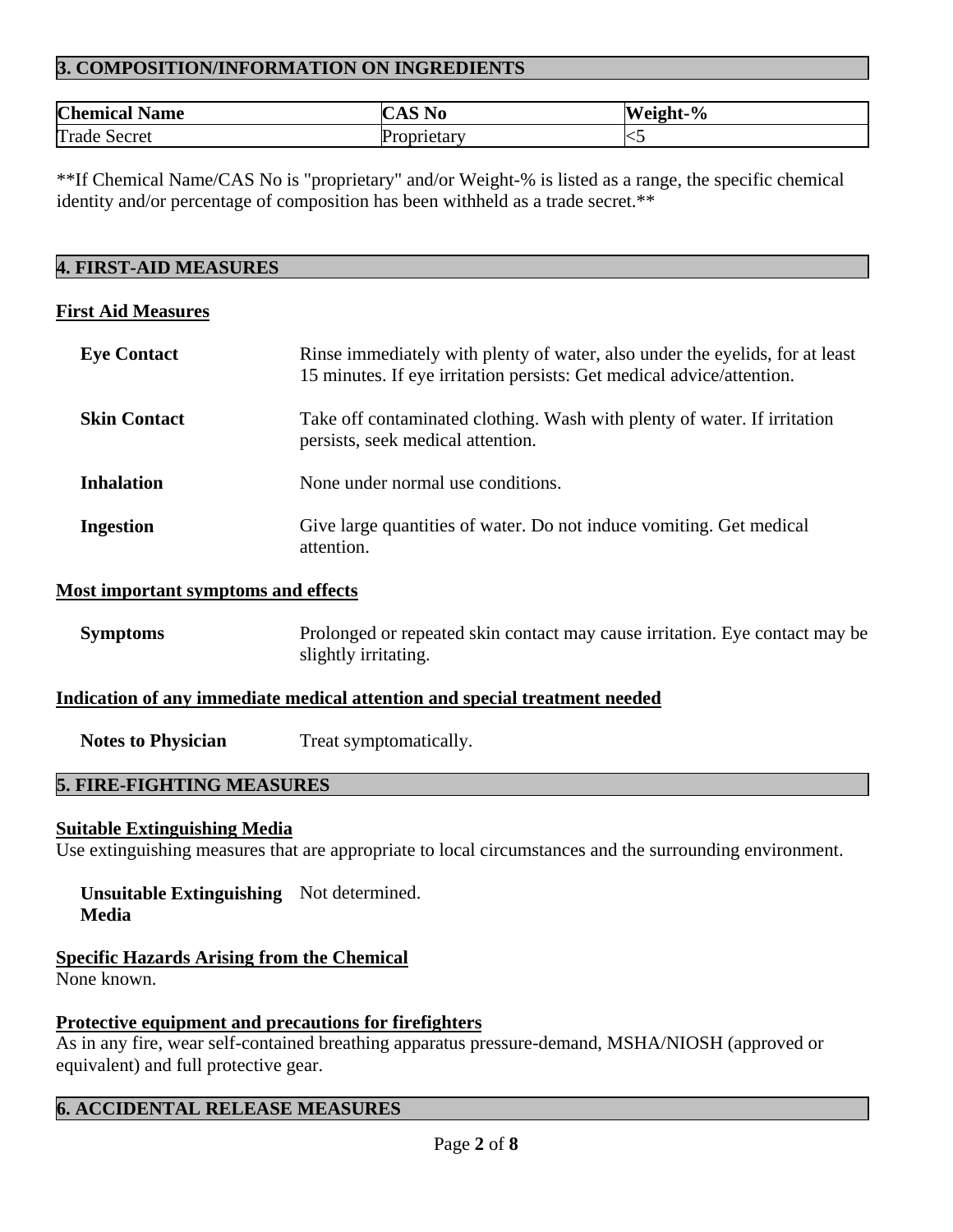## **Personal precautions, protective equipment and emergency procedures**

**Personal Precautions** Use personal protective equipment as required.

## **Methods and material for containment and cleaning up**

 **Methods for Containment** Prevent further leakage or spillage if safe to do so.

**Methods for Clean-Up** Flood area with water and then mop up. Dispose of in accordance with federal, state and local regulations.

## **7. HANDLING AND STORAGE**

## **Precautions for safe handling**

| <b>Advice on Safe Handling</b>                               | Handle in accordance with good industrial hygiene and safety practice. Do<br>not destroy or deface the label. |  |  |  |
|--------------------------------------------------------------|---------------------------------------------------------------------------------------------------------------|--|--|--|
| Conditions for safe storage, including any incompatibilities |                                                                                                               |  |  |  |
| <b>Storage Conditions</b>                                    | Keep containers tightly closed in a dry, cool and well-ventilated place.<br>Store containers upright.         |  |  |  |

**Incompatible Materials** Oxidizing agents. Strong acids.

## **8. EXPOSURE CONTROLS/PERSONAL PROTECTION**

## **Exposure Guidelines**

| <b>Chemical Name</b> | <b>ACGIH TLV</b>            | <b>OSHA PEL</b>                                         | <b>NIOSH IDLH</b>                                        |
|----------------------|-----------------------------|---------------------------------------------------------|----------------------------------------------------------|
| <b>Trade Secret</b>  | Ceiling: $2 \text{ mg/m}^3$ | TWA: $2 \text{ mg/m}^3$<br>(vacated) Ceiling: 2<br>mg/m | IDLH: $10 \text{ mg/m}^3$<br>Ceiling: $2 \text{ mg/m}^3$ |

## **Appropriate engineering controls**

**Engineering Controls** None under normal use conditions.

## **Individual protection measures, such as personal protective equipment**

| <b>Eye/Face Protection</b> | Avoid contact with eyes. |
|----------------------------|--------------------------|
|                            |                          |

**Skin and Body Protection** None required under normal use.

**Respiratory Protection** No protective equipment is needed under normal use conditions.

 **General Hygiene**  Handle in accordance with good industrial hygiene and safety practice.

**Considerations**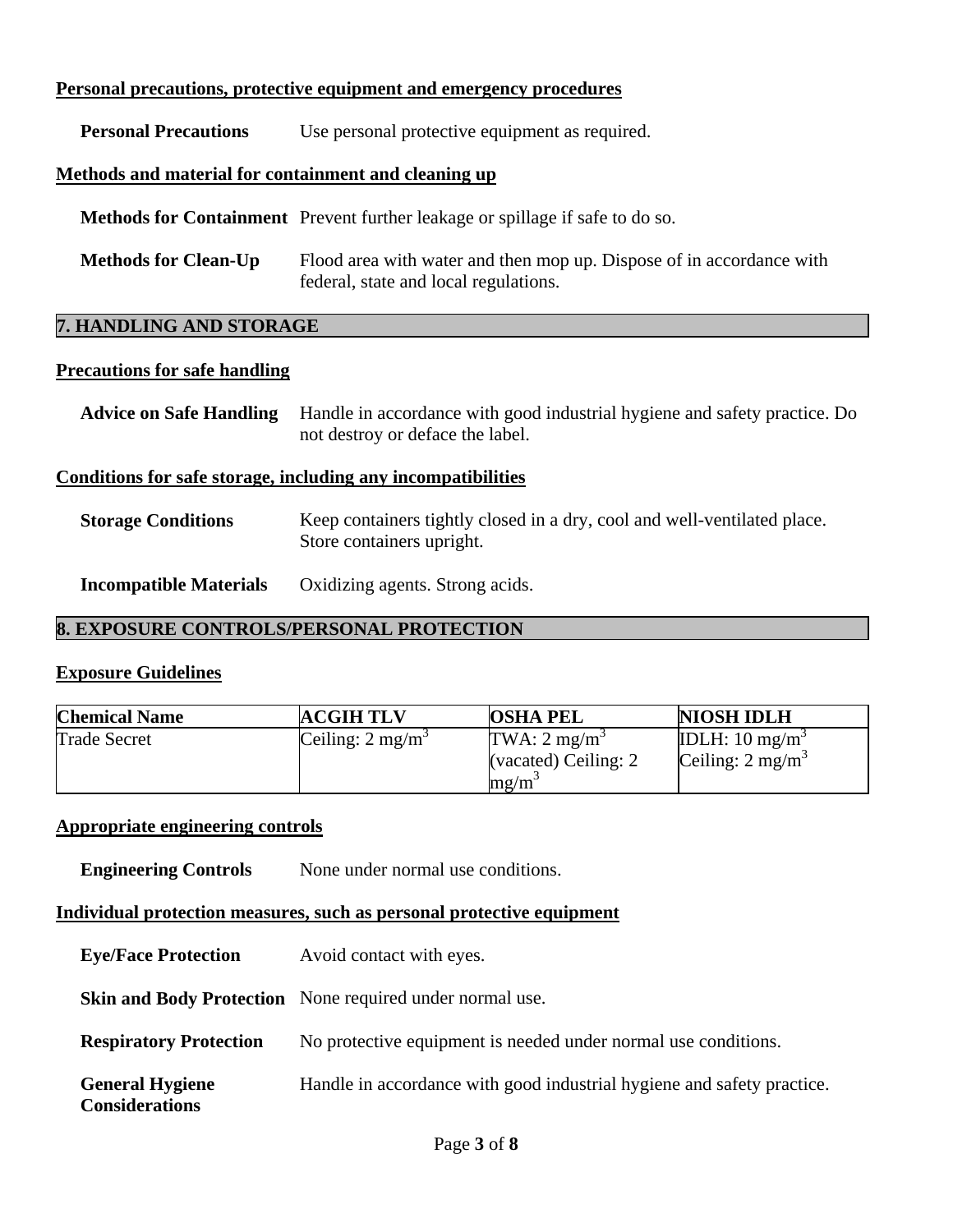# **9. PHYSICAL AND CHEMICAL PROPERTIES**

## **Information on basic physical and chemical properties**

| <b>Physical State</b>               | Liquid               |                         |                |
|-------------------------------------|----------------------|-------------------------|----------------|
| <b>Appearance</b>                   | Green viscous liquid | Odor                    | Jasmine        |
| <b>Color</b>                        | Green                | <b>Odor Threshold</b>   | Not determined |
|                                     |                      |                         |                |
| <b>Property</b>                     | <u>Values</u>        | <b>Remarks • Method</b> |                |
| pH                                  | 7.0                  |                         |                |
| <b>Melting Point/Freezing Point</b> | Not available        |                         |                |
| <b>Boiling Point/Boiling Range</b>  | Not determined       |                         |                |
| <b>Flash Point</b>                  | None (will not burn) |                         |                |
| <b>Evaporation Rate</b>             | Not determined       |                         |                |
| <b>Flammability (Solid, Gas)</b>    | $n/a$ -liquid        |                         |                |
| <b>Upper Flammability Limits</b>    | Not determined       |                         |                |
| <b>Lower Flammability Limit</b>     | Not determined       |                         |                |
| <b>Vapor Pressure</b>               | Not available        |                         |                |
| <b>Vapor Density</b>                | Not determined       |                         |                |
| <b>Specific Gravity</b>             | 1.025                | $(1=Water)$             |                |
| <b>Water Solubility</b>             | Completely soluble   |                         |                |
| Solubility in other solvents        | Not determined       |                         |                |
| <b>Partition Coefficient</b>        | Not determined       |                         |                |
| <b>Property</b>                     | <b>Values</b>        | <b>Remarks</b> • Method |                |
| <b>Auto-ignition Temperature</b>    | Not determined       |                         |                |
| <b>Decomposition Temperature</b>    | Not determined       |                         |                |
| <b>Kinematic Viscosity</b>          | Not determined       |                         |                |
| <b>Dynamic Viscosity</b>            | Not determined       |                         |                |
| <b>Explosive Properties</b>         | Not determined       |                         |                |
| <b>Oxidizing Properties</b>         | Not determined       |                         |                |
|                                     |                      |                         |                |

## **10. STABILITY AND REACTIVITY**

#### **Reactivity**

Not reactive under normal conditions.

## **Chemical Stability**

Stable under recommended storage conditions.

## **Possibility of Hazardous Reactions**

None under normal processing.

## **Conditions to Avoid**

Keep out of reach of children.

## **Incompatible Materials**

Oxidizing agents. Strong acids.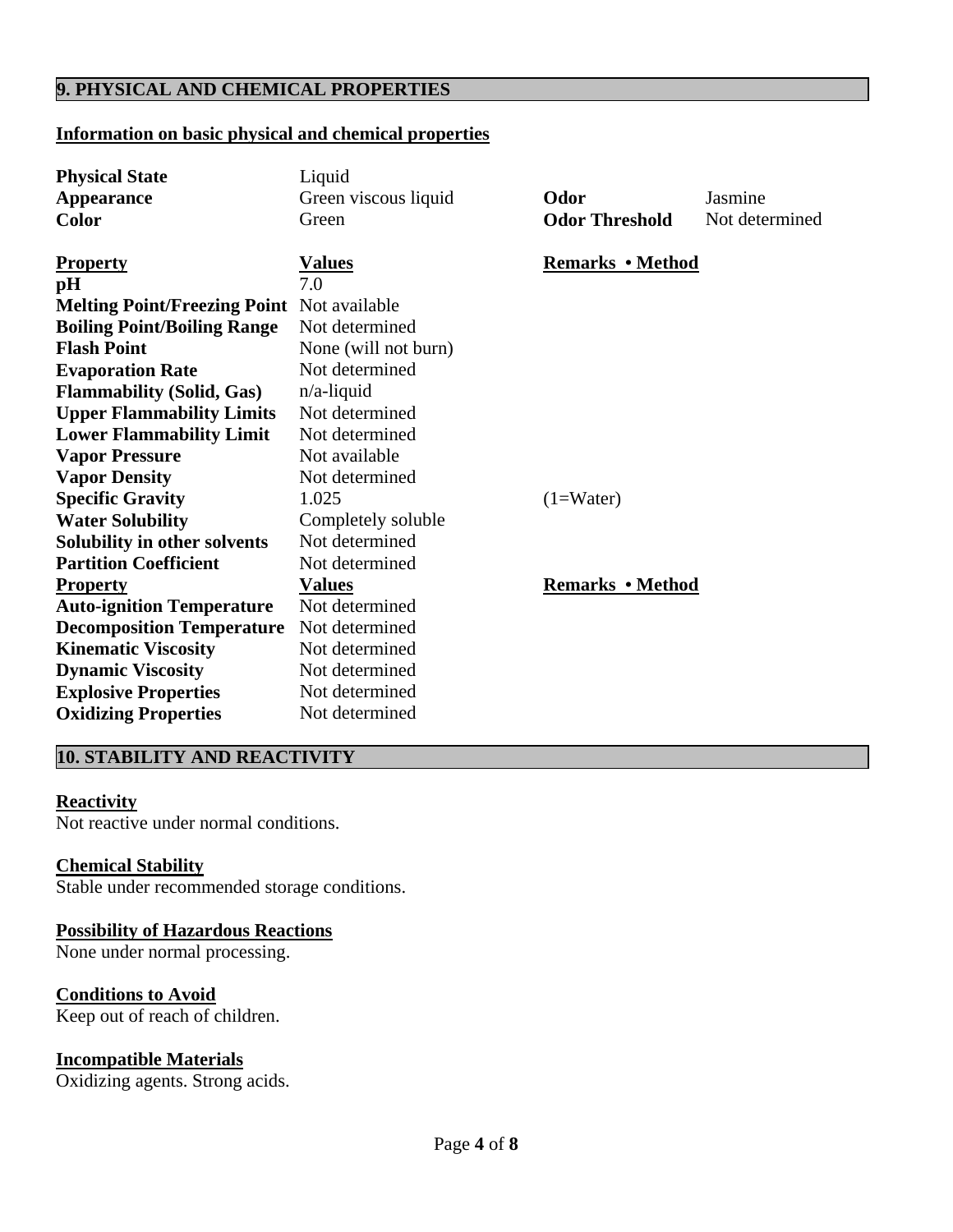## **Hazardous Decomposition Products**

None known based on information supplied.

# **11. TOXICOLOGICAL INFORMATION**

#### **Information on likely routes of exposure**

#### **Product Information**

| <b>Eye Contact</b>  | Avoid contact with eyes.                                                                              |
|---------------------|-------------------------------------------------------------------------------------------------------|
| <b>Skin Contact</b> | Avoid contact with skin.                                                                              |
| <b>Inhalation</b>   | Under normal conditions of intended use, this material is not expected to be<br>an inhalation hazard. |
| <b>Ingestion</b>    | Do not taste or swallow.                                                                              |

#### **Component Information**

| <b>Chemical Name</b> | Oral LD50                  | <b>Dermal LD50</b>      | <b>Inhalation LC50</b>            |
|----------------------|----------------------------|-------------------------|-----------------------------------|
| <b>Trade Secret</b>  | $= 500$ mg/kg (Rat)        |                         |                                   |
| <b>Trade Secret</b>  | $=$ 3 g/kg (Rat)           | $> 10$ g/kg (Rabbit)    | $> 42$ g/m <sup>3</sup> (Rat) 1 h |
| <b>Trade Secret</b>  |                            | $= 1350$ mg/kg (Rabbit) |                                   |
| <b>Trade Secret</b>  | $= 1600$ mg/kg (Rat)       |                         |                                   |
| <b>Trade Secret</b>  | $3300 \text{ mg/kg}$ (Rat) |                         |                                   |

## **Information on physical, chemical and toxicological effects**

**Symptoms** Please see section 4 of this SDS for symptoms.

#### **Delayed and immediate effects as well as chronic effects from short and long-term exposure**

**Carcinogenicity** This product does not contain any carcinogens or potential carcinogens as listed by OSHA, IARC or NTP.

# **Numerical measures of toxicity**

Not determined

## **12. ECOLOGICAL INFORMATION**

## **Ecotoxicity**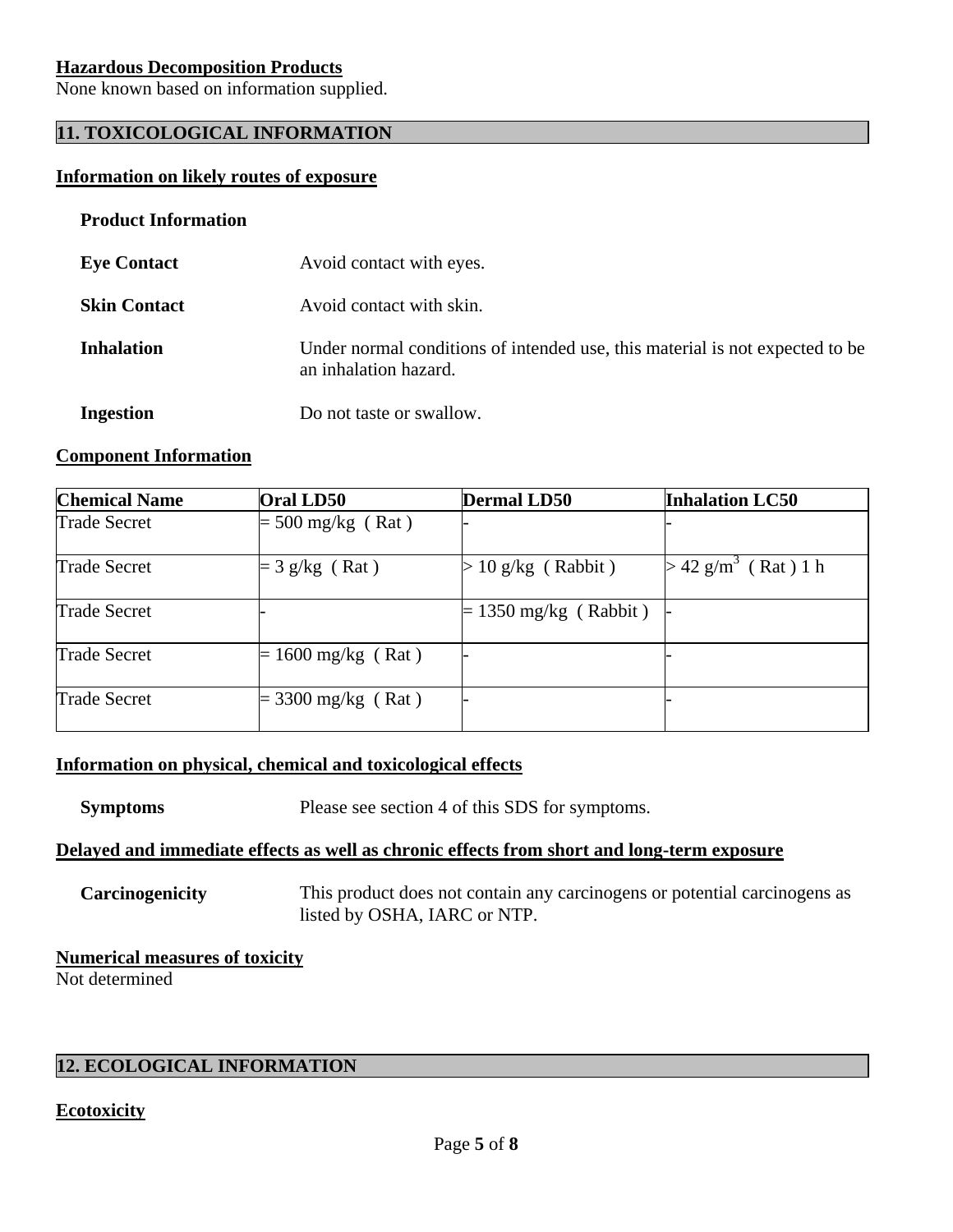Harmful to aquatic life with long lasting effects.

| <b>Chemical Name</b> | Algae/aquatic       | Fish                  | <b>Toxicity to</b> | Crustacea           |
|----------------------|---------------------|-----------------------|--------------------|---------------------|
|                      | plants              |                       | microorganisms     |                     |
| <b>Trade Secret</b>  | 29:96h              | 10.8:96h              |                    | 5.88: 48 h Daphnia  |
|                      | Pseudokirchneriella | Oncorhynchus          |                    | magna mg/L EC50     |
|                      | subcapitata mg/L    | mykiss mg/L LC50      |                    |                     |
|                      | <b>EC50</b>         | static 3.5 - 10: 96 h |                    |                     |
|                      |                     | Brachydanio rerio     |                    |                     |
|                      |                     | mg/L LC50 static      |                    |                     |
| <b>Trade Secret</b>  |                     | 5560 - 6080: 96 h     |                    | 1000: 48 h Daphnia  |
|                      |                     | Lepomis               |                    | magna mg/L EC50     |
|                      |                     | macrochirus mg/L      |                    | 340.7 - 469.2: 48 h |
|                      |                     | LC50 flow-through     |                    | Daphnia magna       |
|                      |                     | 12946: 96 h Lepomis   |                    | mg/L EC50 Static    |
|                      |                     | macrochirus mg/L      |                    |                     |
|                      |                     | LC50 static 6020 -    |                    |                     |
|                      |                     | 7070: 96 h            |                    |                     |
|                      |                     | Pimephales promelas   |                    |                     |
|                      |                     | mg/L LC50 static      |                    |                     |
|                      |                     | 7050: 96 h            |                    |                     |
|                      |                     | Pimephales promelas   |                    |                     |
|                      |                     | mg/L LC50 semi-       |                    |                     |
|                      |                     | static 6420 - 6700:   |                    |                     |
|                      |                     | 96 h Pimephales       |                    |                     |
|                      |                     | promelas mg/L LC50    |                    |                     |
|                      |                     | static 4747 - 7824:   |                    |                     |
|                      |                     | 96 h Oncorhynchus     |                    |                     |
|                      |                     | mykiss mg/L LC50      |                    |                     |
|                      |                     | flow-through          |                    |                     |
| <b>Trade Secret</b>  |                     | 45.4: 96 h            |                    |                     |
|                      |                     | Oncorhynchus          |                    |                     |
|                      |                     | mykiss mg/L LC50      |                    |                     |
|                      |                     | static                |                    |                     |
| <b>Trade Secret</b>  |                     | 28.5: 96 h            |                    | 10: 24 h Daphnia    |
|                      |                     | Brachydanio rerio     |                    | magna mg/L EC50     |
|                      |                     | mg/L LC50 semi-       |                    |                     |
|                      |                     | static 31: 96 h       |                    |                     |
|                      |                     | Brachydanio rerio     |                    |                     |
|                      |                     | mg/L LC50             |                    |                     |

# **Persistence/Degradability**

Not determined.

## **Bioaccumulation**

Not determined.

# **Mobility**

Not determined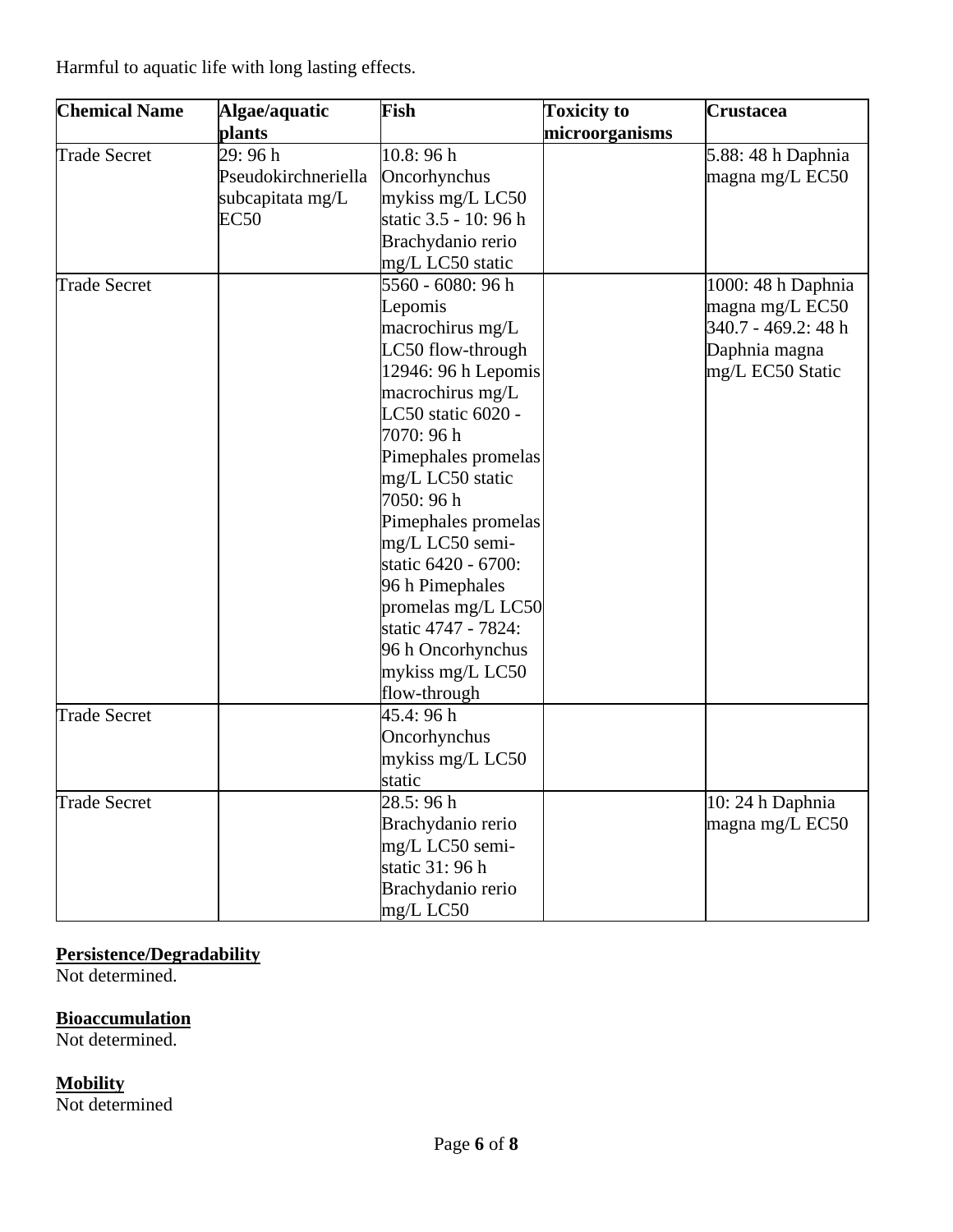## **Other Adverse Effects**

Not determined

## **13. DISPOSAL CONSIDERATIONS**

#### **Waste Treatment Methods**

| <b>Disposal of Wastes</b>              | Disposal should be in accordance with applicable regional, national and<br>local laws and regulations.                         |
|----------------------------------------|--------------------------------------------------------------------------------------------------------------------------------|
| <b>Contaminated Packaging</b>          | Disposal should be in accordance with applicable regional, national and<br>local laws and regulations.                         |
| <b>14. TRANSPORT INFORMATION</b>       |                                                                                                                                |
| Note                                   | Please see current shipping paper for most up to date shipping information,<br>including exemptions and special circumstances. |
| <u>DOT</u>                             | Not regulated                                                                                                                  |
| <b>IATA</b>                            | Not regulated                                                                                                                  |
| <b>IMDG</b><br><b>Marine Pollutant</b> | This material may meet the definition of a marine pollutant                                                                    |

## **15. REGULATORY INFORMATION**

## **International Inventories**

 **TSCA** Listed

**Legend:** 

*TSCA - United States Toxic Substances Control Act Section 8(b) Inventory DSL/NDSL - Canadian Domestic Substances List/Non-Domestic Substances List EINECS/ELINCS - European Inventory of Existing Chemical Substances/European List of Notified Chemical Substances ENCS - Japan Existing and New Chemical Substances IECSC - China Inventory of Existing Chemical Substances KECL - Korean Existing and Evaluated Chemical Substances PICCS - Philippines Inventory of Chemicals and Chemical Substances* 

## **US Federal Regulations**

## **CERCLA**

| <b>Chemical Name</b> | <b>Hazardous Substances</b><br><b>ROs</b> | <b>CERCLA/SARA RO</b> | <b>Reportable Quantity</b><br>(RO         |
|----------------------|-------------------------------------------|-----------------------|-------------------------------------------|
| <b>Trade Secret</b>  | 1000 lb                                   |                       | RQ 1000 lb final RQ<br>RQ 454 kg final RQ |